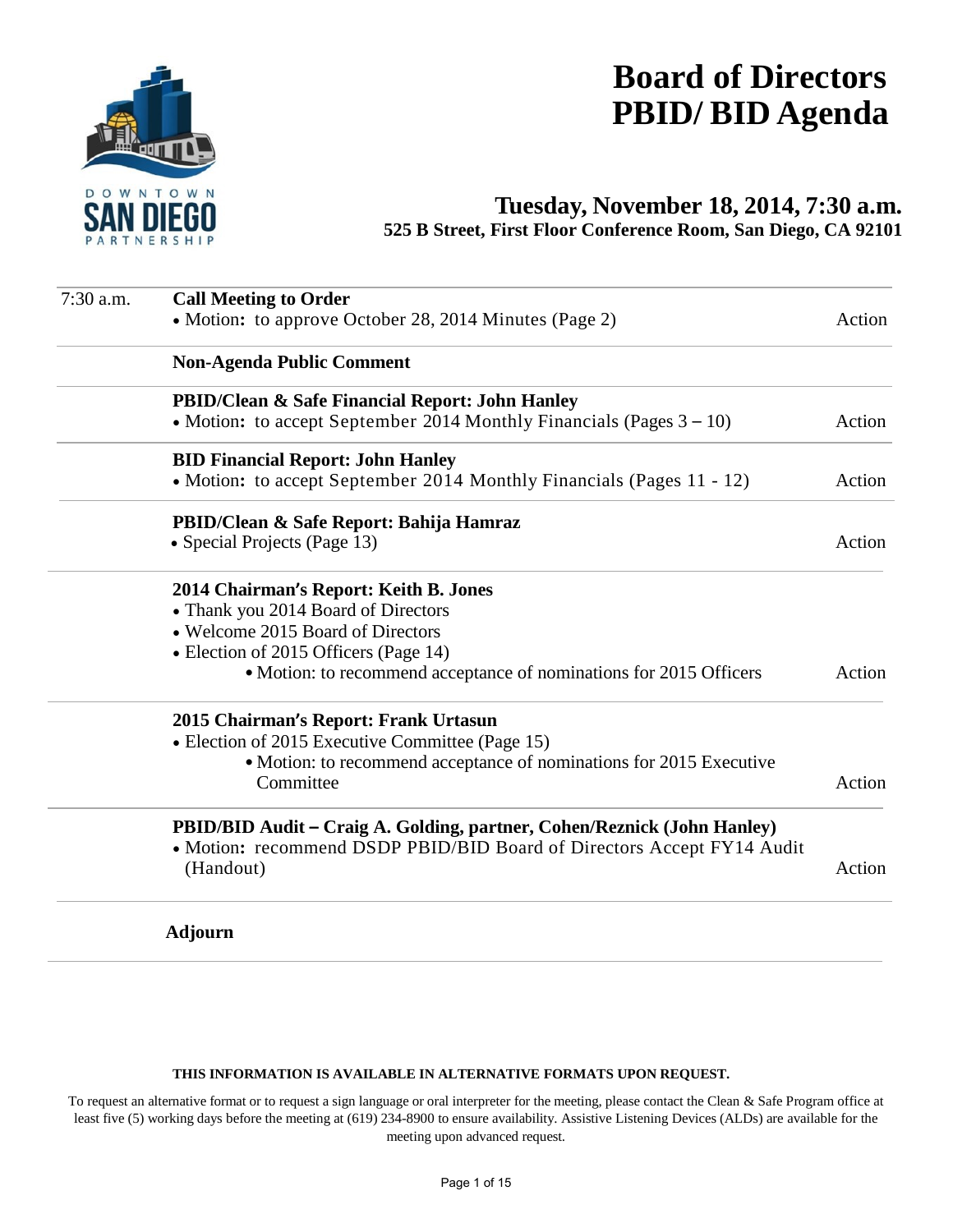

# **PBID/BID Board of Directors Meeting**

# **Minutes October 28, 2014**

#### **Call to Order**

Chairman Keith B. Jones called the meeting to order at 9:02 a.m. The following Board of Directors were present: The following Board of Directors were present: Ruben Andrews, Craig Benedetto, Phil Blair, Jaymie Bradford, Casey Brown, Marjorie Burchett, Michael Burton, Jim Chatfield, Brandy Christian, Ignacio De La Torre, Perry Dealy, Jennifer Farnham, Tod Firotto, Henry Ford, Joyce Glazer, Scott Grady, Wayne Hickey, Eric Jones, Robin Madaffer, Mike Madigan, Alvin Mansour, Greg McKee, Kris Michell, Howard Mills, James Nigro, John Ohanian, Sumeet Parekh, Doug Paul, Mark Payne, Stacey Lankford Pennington, Janelle Riella, Bill Sauls, John Schafer, Tom Seidler, Bill Shaw, Nicholas Wilson and Tony Young

Non-Voting: Mark Cafferty, Rick Gentry, David Hazan, Bob Morris, Pat Stark and Joyce Summer

The following DSDP staff were present: Victor Avina, Jennifer Davies, Bahija Hamraz, John Hanley, Lindsay Kirkman, Greg Parkington, Kaitlin Phillips and Daniel Reeves.

#### **Approval of Minutes**

**Motion:** To approve July 22, 2014 minutes. – Mr. Benedetto/Mrs. Jones – approved unanimously.

#### **Non-Agenda Public Comment**

No Public Comment.

#### **PBID/Clean & Safe Financial Report**

Mr. Sauls reviewed the June, July and August 2014 financials. **Motion:** To accept June, July and August monthly financials. — Mr. Benedetto/Mr. Dealy – approved unanimously.

#### **BID**

Mr. Hanley reviewed the June 2014 financials. **Motion:** To accept June monthly financials. –– Mrs. Benedetto/Mrs. Jones – approved unanimously.

#### **PBID/Clean & Safe Report**

Ms. Hamraz provided an update on the C Street and Gaslamp Tree Lighting Projects. She reported on the gum removal pilot program taking place in the Gaslamp Quarter from November 2-8 and the odor abatement strategy for select Downtown locations.

Meeting adjourned: 9:20 a.m.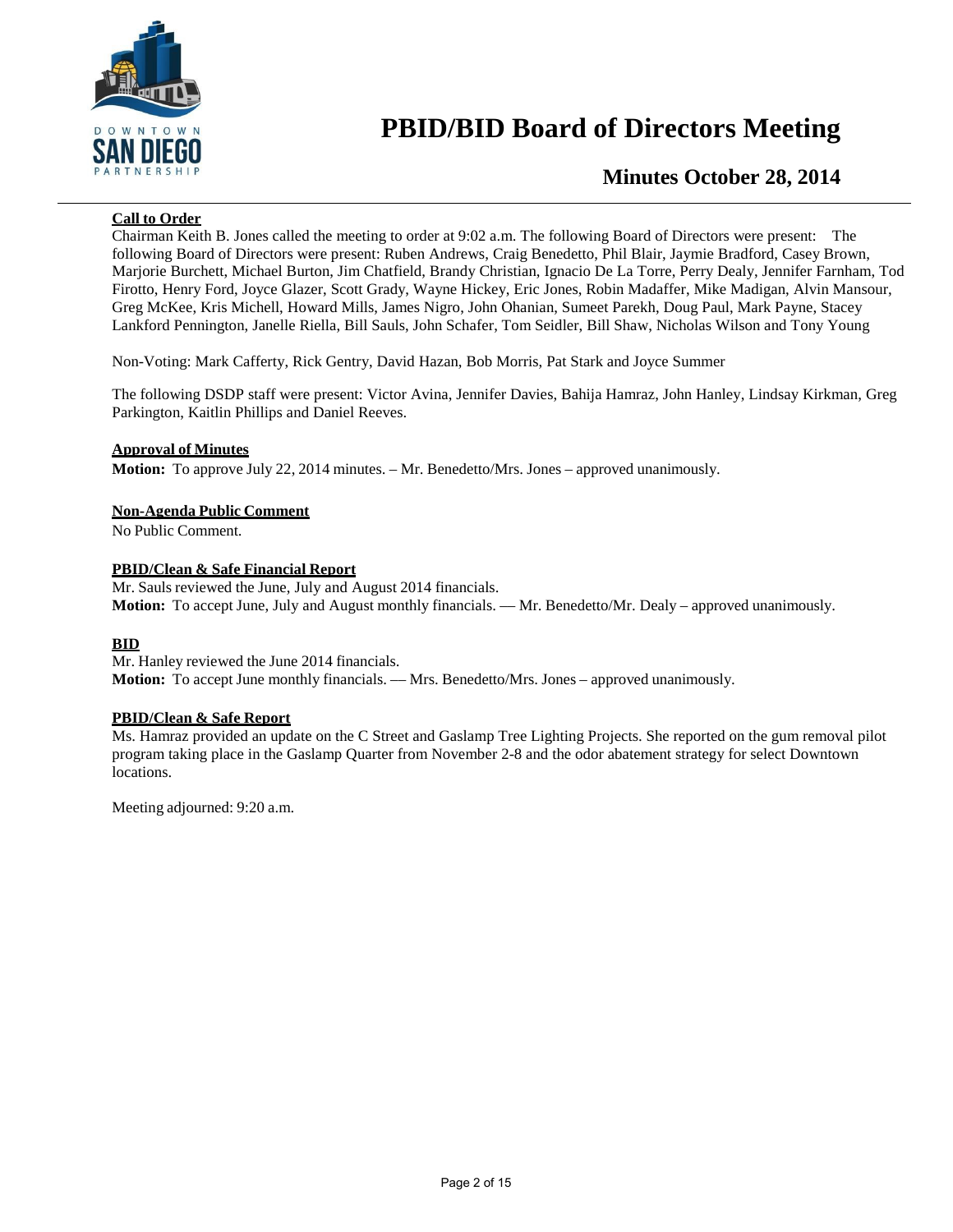# **PBID Financial Variance Report**

# **September 2014**

Budget vs. Actual:

#### **Income:**

- Assessments were budgeted at \$586,461.43 vs. an actual of \$620,756.58.
- Park Reimbursements were budgeted at \$1,177.50 and the actual was \$1,177.50.
- Interest Income was budgeted at \$11.67 vs. an actual of \$14.24.

## **Expenses:**

- Audit Services expense was over \$7000.00 due to the timing of the invoices.
- Vehicle Insurance was under \$5,838.20 due to a credit of \$645.20 and reduction of vehicles.
- Purchases were over \$12,935.08 due to replacing the server and two desktop computers.
- Salaries and wages was over \$15,697.37 due to staffing changes.
- Cellular expense was under \$1,500 due to a credit on the account.
- Legal expenses was over \$1,400 due to staffing changes.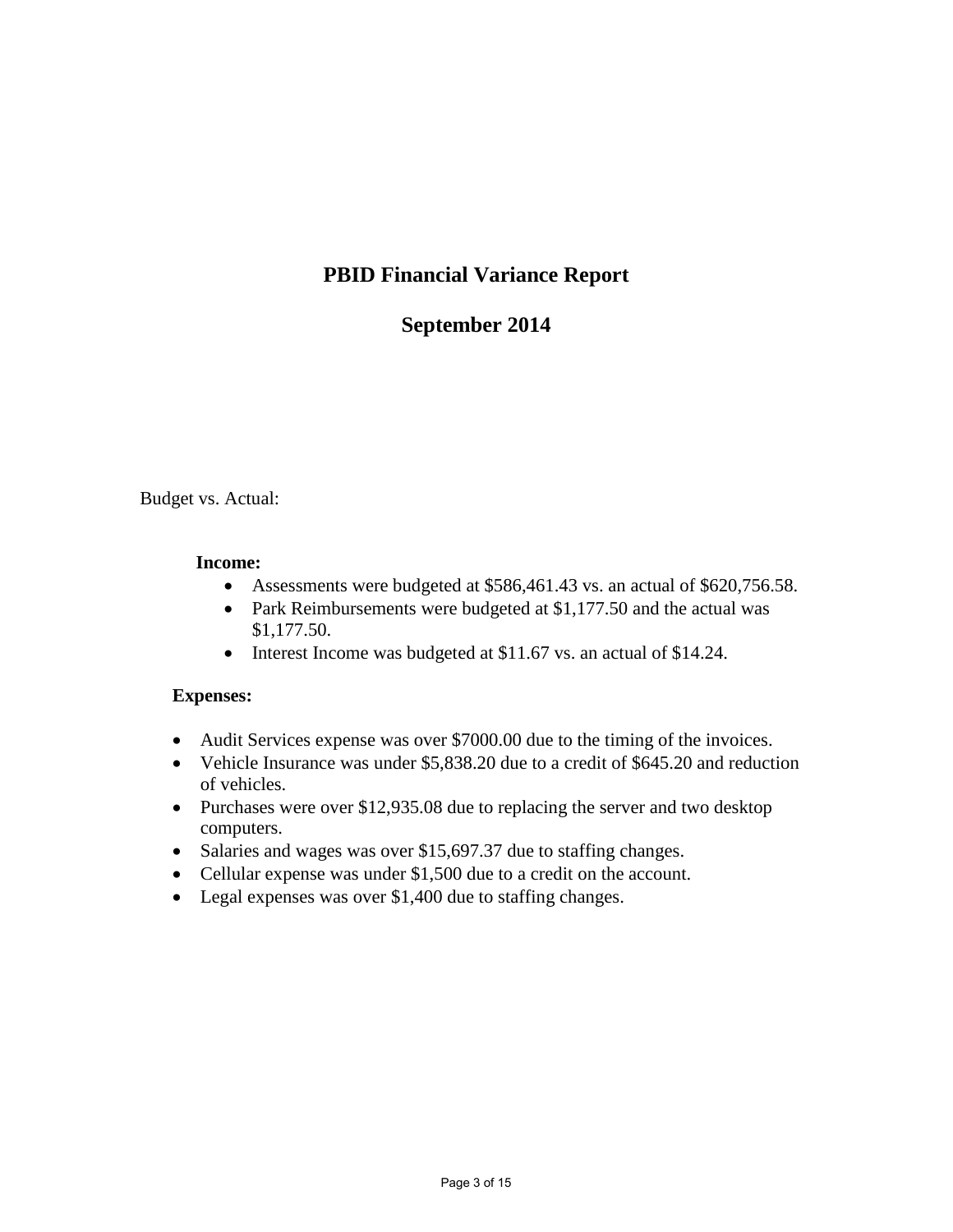#### **September 14 Budget vs. Actual**

|                 | <b>Description</b>                             | Sep-14        | Sep-14     | <b>Difference</b> |
|-----------------|------------------------------------------------|---------------|------------|-------------------|
| Income          |                                                | <b>Budget</b> | Actual     |                   |
|                 | Assessments (Reimbursements)                   | 586,461.43    | 620,756.58 | 34,295.15         |
|                 | City - Park (Reimbursements)                   | 1,177.50      | 1,177.50   |                   |
|                 | Interest Income:                               | 11.67         | 14.24      | 2.57              |
|                 | <b>Total Income:</b>                           | 587,650.60    | 621,948.32 | 34,297.72         |
| <b>Expenses</b> |                                                |               |            |                   |
| GL#             |                                                |               |            |                   |
| 511010          | <b>Office Supplies</b>                         | 416.66        | 753.88     | 337.22            |
| 511011          | Postage/Mailing                                | 50.00         | 171.21     | 121.21            |
| 511019          | <b>District Mailings/Web Services</b>          | 500.00        | 577.47     | 77.47             |
| 511034          | Cleaning & Janitorial                          | 12,900.00     | 12,400.02  | (499.98)          |
| 511041          | Dry Goods/Wearing Apparel                      | 700.00        | 20.00      | (680.00)          |
| 511095          | Vehicle Repairs/Other Maintenance              | 4,200.00      | 2,966.88   | (1,233.12)        |
| 511096          | Vehicle Fuel                                   | 5,000.00      | 5,883.36   | 883.36            |
|                 | Audit Services (accounting /                   |               |            |                   |
| 512037          | bookeeping)                                    | 5,000.00      | 12,000.00  | 7,000.00          |
| 512048          | Insurance (Vehicle insurance)                  | 17,000.00     | 11,161.80  | (5,838.20)        |
| 512045          | Lightpole/Trashcan/Misc                        | 0.00          | 1,565.40   | 1,565.40          |
| 512053          | Leasing/Purchase                               | 1,000.00      | 13,935.08  | 12,935.08         |
| 512059          | Payroll Services/Parking/Misc                  | 2,100.00      | 2,422.63   | 322.63            |
| 512067          | Rents/Leases                                   | 8,133.33      | 7,994.42   | (138.91)          |
| 512070          | Training                                       | 500.00        |            | (500.00)          |
| 512073          | Travel                                         | 120.00        |            | (120.00)          |
| 512077          | Photocopy (Copy & Printing)<br>(Office Copier) | 400.00        | 503.73     | 103.73            |
| 512105          | Fidelity & General Insurance                   | 105,000.00    | 105,110.04 | 110.04            |
| 512107          | Workers Comp/Employee Benefits                 | 57,416.24     | 51,999.01  | (5,417.23)        |
| 512115          | Salaries & Wages                               | 150,345.38    | 166,042.75 | 15,697.37         |
| 512143          | <b>Contractor Services</b>                     | 156,470.65    | 153,980.28 | (2,490.37)        |
| 512151          | Program Oversight                              | 6,000.00      | 6,000.00   | 0.00              |
| 512157          | Waste removal (refuse disposal)                | 5,300.00      | 5,254.56   | (45.44)           |
| 514005          | Telephone                                      | 220.00        | 242.24     | 22.24             |
| 514010          | Cellular phone/Data Entry                      | 1,500.00      |            | (1,500.00)        |
| 514100          | <b>Electric Services</b>                       | 3,333.33      | 4,363.68   | 1,030.35          |
| 514104          | Water Serv-Incl Hydr Rent                      | 5,200.00      | 16,352.30  | 11,152.30         |
| 514105          | Legal Expenses                                 | 500.00        | 1,900.00   | 1,400.00          |

|        | Sub-Total (reimbursable)      | 549,305.59       | 583,600.74   |   | 34,295.15 |
|--------|-------------------------------|------------------|--------------|---|-----------|
|        |                               |                  |              |   |           |
| 516014 | Transfer (City Admin Charges) | 10,833.34        | 10,833.34    |   |           |
| 514103 | Spec Dist Lighting            | 27,500.00        | 27,500.00    |   |           |
|        |                               |                  |              |   |           |
|        | Sub-Total:                    | 38,333.34        | 38,333.34    |   |           |
|        |                               |                  |              |   |           |
|        | <b>Total Expenses:</b>        | \$<br>587,638.93 | \$621,934.08 | S | 34,295.15 |
|        |                               |                  |              |   |           |
|        | Net Income:                   | \$<br>11.67      | 14.24<br>\$  |   | 2.57      |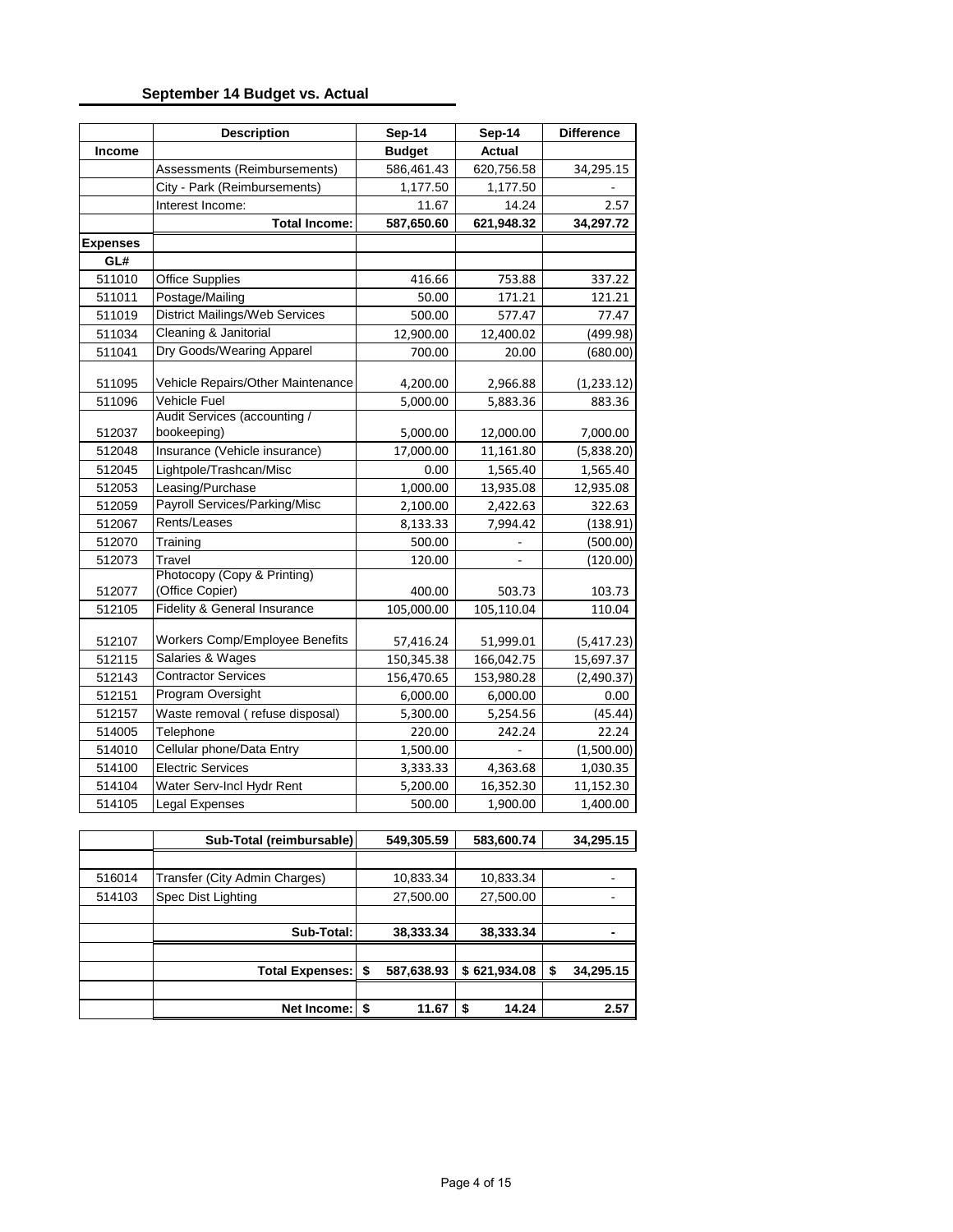## **July - Sept 14 Budget vs. Actual**

| Income<br><b>Expenses</b> | Assessments (Reimbursements)<br>City - Park (Reimbursements)<br>Interest Income:<br><b>Total Income:</b> | July - Sept -14<br><b>Budget</b><br>1,495,161.79<br>3,532.50<br>35.00<br>1,498,729.29 | <b>Actual</b><br>1,545,243.35<br>20,545.92 | 50,081.56   |
|---------------------------|----------------------------------------------------------------------------------------------------------|---------------------------------------------------------------------------------------|--------------------------------------------|-------------|
|                           |                                                                                                          |                                                                                       |                                            |             |
|                           |                                                                                                          |                                                                                       |                                            |             |
|                           |                                                                                                          |                                                                                       |                                            | 17,013.42   |
|                           |                                                                                                          |                                                                                       | 63.32                                      | 28.32       |
|                           |                                                                                                          |                                                                                       | 1,565,852.59                               | 67,123.30   |
|                           |                                                                                                          |                                                                                       |                                            |             |
| GL#                       |                                                                                                          |                                                                                       |                                            |             |
| 511010                    | <b>Office Supplies</b>                                                                                   | 1,249.98                                                                              | 2,385.82                                   | 1,135.84    |
| 511011                    | Postage/Mailing                                                                                          | 150.00                                                                                | 222.24                                     | 72.24       |
| 511019                    | <b>District Mailings/Web Services</b>                                                                    | 1,500.00                                                                              | 1,738.71                                   | 238.71      |
| 511034                    | Cleaning & Janitorial                                                                                    | 38,700.00                                                                             | 43,698.17                                  | 4,998.17    |
| 511041                    | Dry Goods/Wearing Apparel                                                                                | 2,100.00                                                                              | 1,273.76                                   | (826.24)    |
| 511095                    | Vehicle Repairs/Other Maintenance                                                                        | 12,600.00                                                                             | 11,588.85                                  | (1,011.15)  |
| 511096                    | <b>Vehicle Fuel</b>                                                                                      | 15,000.00                                                                             | 17,748.70                                  | 2,748.70    |
|                           | Audit Services (accounting /                                                                             |                                                                                       |                                            |             |
| 512037                    | bookeeping)                                                                                              | 5,000.00                                                                              | 12,000.00                                  | 7,000.00    |
| 512048                    | Insurance (Vehicle insurance)                                                                            | 17,000.00                                                                             | 11,161.80                                  | (5,838.20)  |
| 512045                    | Lightpole/Trashcan/Misc                                                                                  | 0.00                                                                                  | 1,086.10                                   | 1,086.10    |
| 512053                    | Leasing/Purchase                                                                                         | 1,000.00                                                                              | 15,321.80                                  | 14,321.80   |
| 512059                    | Payroll Services/Parking/Misc                                                                            | 6,300.00                                                                              | 7,565.57                                   | 1,265.57    |
| 512067                    | Rents/Leases                                                                                             | 24,399.99                                                                             | 24,138.35                                  | (261.64)    |
| 512070                    | Training                                                                                                 | 500.00                                                                                |                                            | (500.00)    |
| 512073                    | Travel                                                                                                   | 120.00                                                                                |                                            | (120.00)    |
| 512077                    | Photocopy (Copy & Printing)<br>(Office Copier)                                                           | 1,200.00                                                                              | 1,360.56                                   | 160.56      |
| 512105                    | Fidelity & General Insurance                                                                             | 105,000.00                                                                            | 105,110.04                                 | 110.04      |
| 512107                    | Workers Comp/Employee Benefits                                                                           | 188,088.72                                                                            | 190,005.92                                 | 1,917.20    |
| 512115                    | Salaries & Wages                                                                                         | 451,036.14                                                                            | 446,890.72                                 | (4, 145.42) |
| 512143                    | <b>Contractor Services</b>                                                                               | 479,989.45                                                                            | 509,625.41                                 | 29,635.96   |
| 512151                    | Program Oversight                                                                                        | 18,000.00                                                                             | 18,000.00                                  | 0.00        |
| 512157                    | Waste removal (refuse disposal)                                                                          | 15,900.00                                                                             | 18,554.42                                  | 2,654.42    |
| 514005                    | Telephone                                                                                                | 660.00                                                                                | 750.47                                     | 90.47       |
| 514010                    | Cellular phone/Data Entry                                                                                | 4,500.00                                                                              | 2,679.62                                   | (1,820.38)  |
| 514100                    | <b>Electric Services</b>                                                                                 | 9,999.99                                                                              | 9,879.79                                   | (120.20)    |
| 514104                    | Water Serv-Incl Hydr Rent                                                                                | 12,200.00                                                                             | 26,102.43                                  | 13,902.43   |
| 514105                    | Legal Expenses                                                                                           | 1,500.00                                                                              | 1,900.00                                   | 400.00      |

|        | Sub-Total (reimbursable)      | 1,413,694.27   | 1,480,789.25   | 67,094.98      |
|--------|-------------------------------|----------------|----------------|----------------|
|        |                               |                |                |                |
| 516014 | Transfer (City Admin Charges) | 32,500.02      | 32,500.02      |                |
| 514103 | Spec Dist Lighting            | 52,500.00      | 52,500.00      |                |
|        |                               |                |                |                |
|        | Sub-Total:                    | 85,000.02      | 85,000.02      |                |
|        |                               |                |                |                |
|        | <b>Total Expenses:</b>        | \$1,498,694.29 | \$1,565,789.27 | 67,094.98<br>S |
|        |                               |                |                |                |
|        | Net Income:                   | 35.00<br>S     | 63.32<br>S     | 28.32          |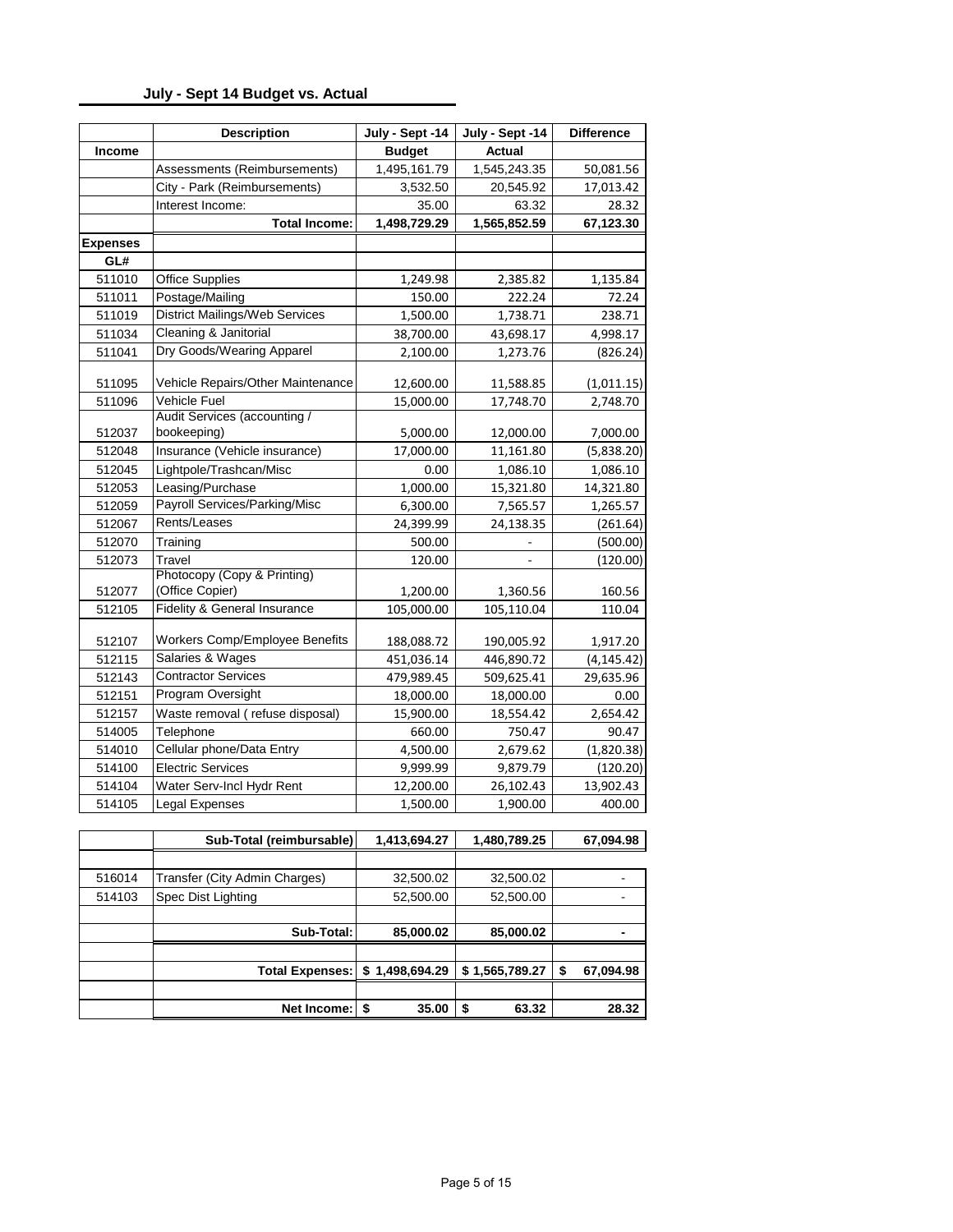**3:15 PM 10/20/14 Accrual Basis**

## **Downtown San Diego Partnership - PBID Profit & Loss September 2014**

|                                                | Sep 14     |
|------------------------------------------------|------------|
| <b>Ordinary Income/Expense</b>                 |            |
| Income                                         |            |
| 4020 · Assessments (Reimbursements)            | 582,423.24 |
| 4021 · Assessments (Other)                     |            |
| 4030 - Lighting Income - Uncollected           | 12,500.00  |
| 4040 - City Admin Fee - Uncollected            | 10,833.34  |
| Total 4021 · Assessments (Other)               | 23,333.34  |
| 4025 · City - Park Reimbursement               | 1,177.50   |
| 9000 - Interest Income                         | 14.24      |
| <b>Total Income</b>                            | 606,948.32 |
| <b>Gross Profit</b>                            | 606,948.32 |
| <b>Expense</b>                                 |            |
| 511010 · Office Supplies                       | 753.88     |
| 511011 · Postage & Mailing                     | 171.21     |
| 511019 - District Mailings/ Web Services       | 577.47     |
| 511034 - Cleaning & Janitorial Supplies        | 12,400.02  |
| 511041 · Dry Goods/ Wearing Apparel            | 20.00      |
| 511095 - Vehicle Repair/Other Maint            |            |
| 511096 · Vehicle Fuel                          | 5,883.36   |
| 511095 - Vehicle Repair/Other Maint - Other    | 2,966.88   |
| Total 511095 - Vehicle Repair/Other Maint      | 8,850.24   |
| 512037 - Audit Services (Accounting)           | 12,000.00  |
| 512048 - Vehicle Insurance                     | 11,161.80  |
| 512053 · Leasing / Purchasing (Equip.)         |            |
| 512054 - Lightpole/Trash Can Main/Misc         | 1,565.40   |
| 512053 · Leasing / Purchasing (Equip.) - Other | 13,935.08  |
| Total 512053 - Leasing / Purchasing (Equip.)   | 15,500.48  |
| 512059 - Payroll Services/Parking/Misc         | 2,422.63   |
| 512067 - Rents / Leases                        | 7,994.42   |
| 512077 - Photocopy (Office Copier)             | 503.73     |
| 512105 · Fidelity & Gen. Liability Ins.        | 105,110.04 |
| 512107 - Emp Benefits/Insurance                |            |
| 4254 - Payroll Taxes                           | 14,447.95  |
| 4255 · Vacation-PTO                            | 3,102.56   |
| 4257 - Workers' Comp                           | 19,989.72  |
| 4258 - Other Ins. / Other Benefits             | 14,458.78  |
| Total 512107 - Emp Benefits/Insurance          | 51,999.01  |
| 512115 · Salaries & Wages                      | 166,042.75 |
| 512143 - Contractor Services                   | 153,980.28 |
| 512151 - Program Oversight                     | 6,000.00   |
| 512157 - Waste Removal (Refuse Disp)           | 5,254.56   |
| 514005 · Telephones                            | 242.24     |
| 514100 - Electric Services                     | 4,363.68   |
| 514104 · Water Services                        | 16,352.30  |
| 514105 · Legal Expenses                        | 1,900.00   |
|                                                |            |
| <b>Total Expense</b>                           | 583,600.74 |
| <b>Net Ordinary Income</b>                     | 23,347.58  |
| <b>Other Income/Expense</b>                    |            |
| <b>Other Expense</b>                           |            |
| 514103 - Lighting Expense                      | 12,500.00  |
| 516014 - City Admin Expenses                   | 10,833.34  |
| 6999 - Non City Related                        | 0.00       |
| <b>Total Other Expense</b>                     | 23,333.34  |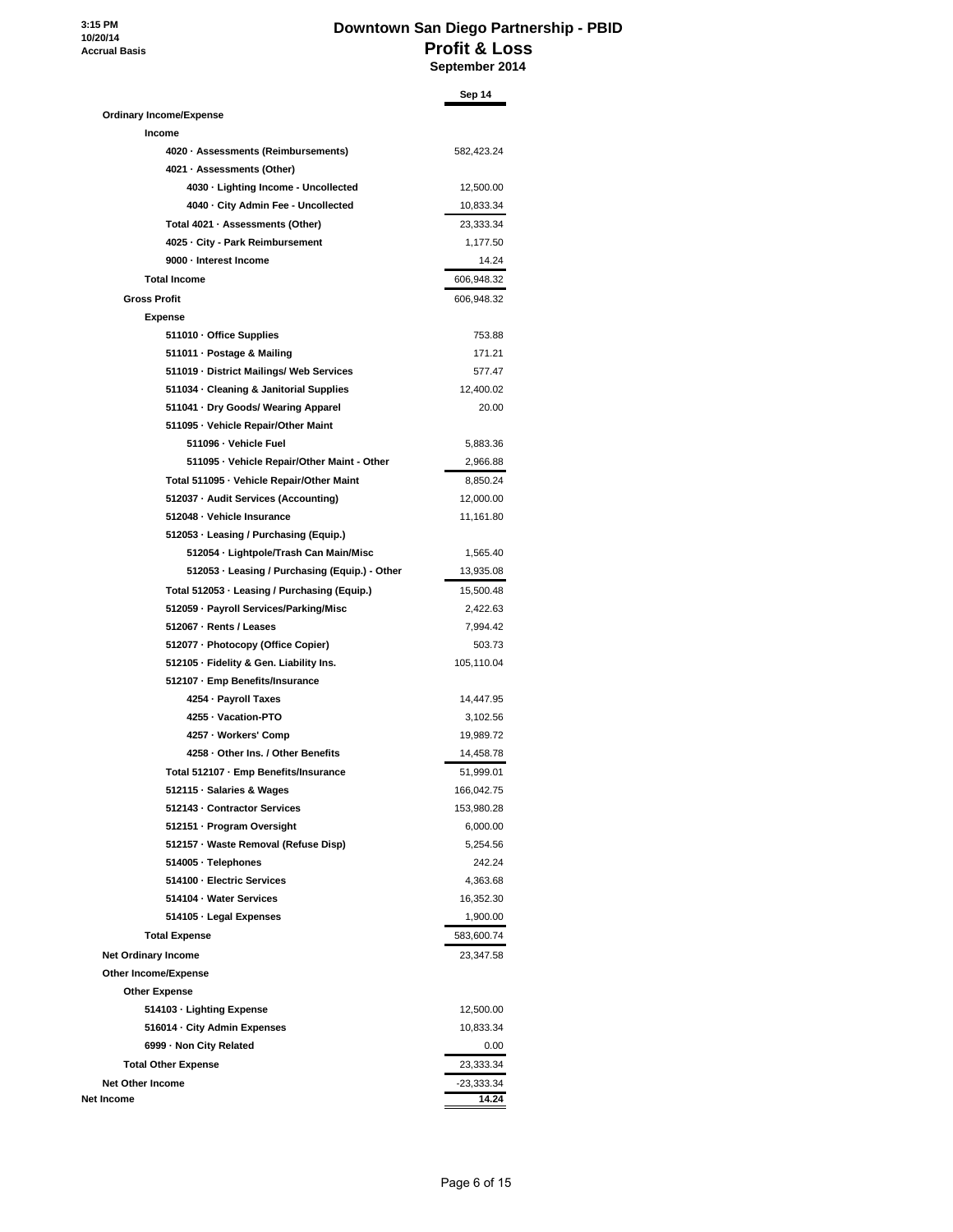**3:19 PM 10/20/14 Accrual Basis**

#### **Downtown San Diego Partnership - PBID Profit & Loss July through September 2014**

|                                                | Jul - Sep 14 |
|------------------------------------------------|--------------|
| <b>Ordinary Income/Expense</b>                 |              |
| Income                                         |              |
| 4020 · Assessments (Reimbursements)            | 1,460,243.33 |
| 4021 · Assessments (Other)                     |              |
| 4030 · Lighting Income - Uncollected           | 52,500.00    |
| 4040 - City Admin Fee - Uncollected            | 32,500.02    |
| Total 4021 · Assessments (Other)               | 85,000.02    |
| 4025 · City - Park Reimbursement               | 20,545.92    |
| 9000 - Interest Income                         | 63.32        |
| <b>Total Income</b>                            | 1,565,852.59 |
| <b>Gross Profit</b>                            | 1,565,852.59 |
| <b>Expense</b>                                 |              |
| 511010 · Office Supplies                       | 2,385.82     |
| 511011 · Postage & Mailing                     | 222.24       |
| 511019 - District Mailings/ Web Services       | 1,738.71     |
| 511034 · Cleaning & Janitorial Supplies        | 43,698.17    |
| 511041 · Dry Goods/ Wearing Apparel            | 1,273.76     |
| 511095 · Vehicle Repair/Other Maint            |              |
| 511096 - Vehicle Fuel                          | 17,748.70    |
| 511095 · Vehicle Repair/Other Maint - Other    | 11,588.85    |
| Total 511095 - Vehicle Repair/Other Maint      | 29,337.55    |
| 512037 - Audit Services (Accounting)           | 12,000.00    |
| 512048 · Vehicle Insurance                     | 11,161.80    |
| 512053 · Leasing / Purchasing (Equip.)         |              |
| 512054 - Lightpole/Trash Can Main/Misc         | 1,086.10     |
| 512053 · Leasing / Purchasing (Equip.) - Other | 15,321.80    |
| Total 512053 · Leasing / Purchasing (Equip.)   | 16,407.90    |
|                                                |              |
| 512059 · Payroll Services/Parking/Misc         | 7,565.57     |
| 512067 - Rents / Leases                        | 24,138.35    |
| 512077 - Photocopy (Office Copier)             | 1,360.56     |
| 512105 - Fidelity & Gen. Liability Ins.        | 105,110.04   |
| 512107 · Emp Benefits/Insurance                |              |
| 4254 - Payroll Taxes                           | 38,546.43    |
| 4255 · Vacation-PTO                            | 20,282.90    |
| 4257 - Workers' Comp                           | 70,263.32    |
| 4258 · Other Ins. / Other Benefits             | 60,913.27    |
| Total 512107 - Emp Benefits/Insurance          | 190,005.92   |
| 512115 · Salaries & Wages                      | 446,890.72   |
| 512143 - Contractor Services                   | 509,625.41   |
| 512151 - Program Oversight                     | 18,000.00    |
| 512157 · Waste Removal (Refuse Disp)           | 18,554.42    |
| 514005 · Telephones                            | 750.47       |
| 514010 · Cell Phones/Data Entry                | 2,679.62     |
| 514100 - Electric Services                     | 9,879.79     |
| 514104 · Water Services                        | 26,102.43    |
| 514105 · Legal Expenses                        | 1,900.00     |
| <b>Total Expense</b>                           | 1,480,789.25 |
|                                                |              |
| <b>Net Ordinary Income</b>                     | 85,063.34    |
| Other Income/Expense                           |              |
| <b>Other Expense</b>                           |              |
| 514103 · Lighting Expense                      | 52,500.00    |
| 516014 · City Admin Expenses                   | 32,500.02    |
| 6999 - Non City Related                        | 0.00         |
| <b>Total Other Expense</b>                     | 85,000.02    |
| <b>Net Other Income</b>                        | $-85,000.02$ |
| Net Income                                     | 63.32        |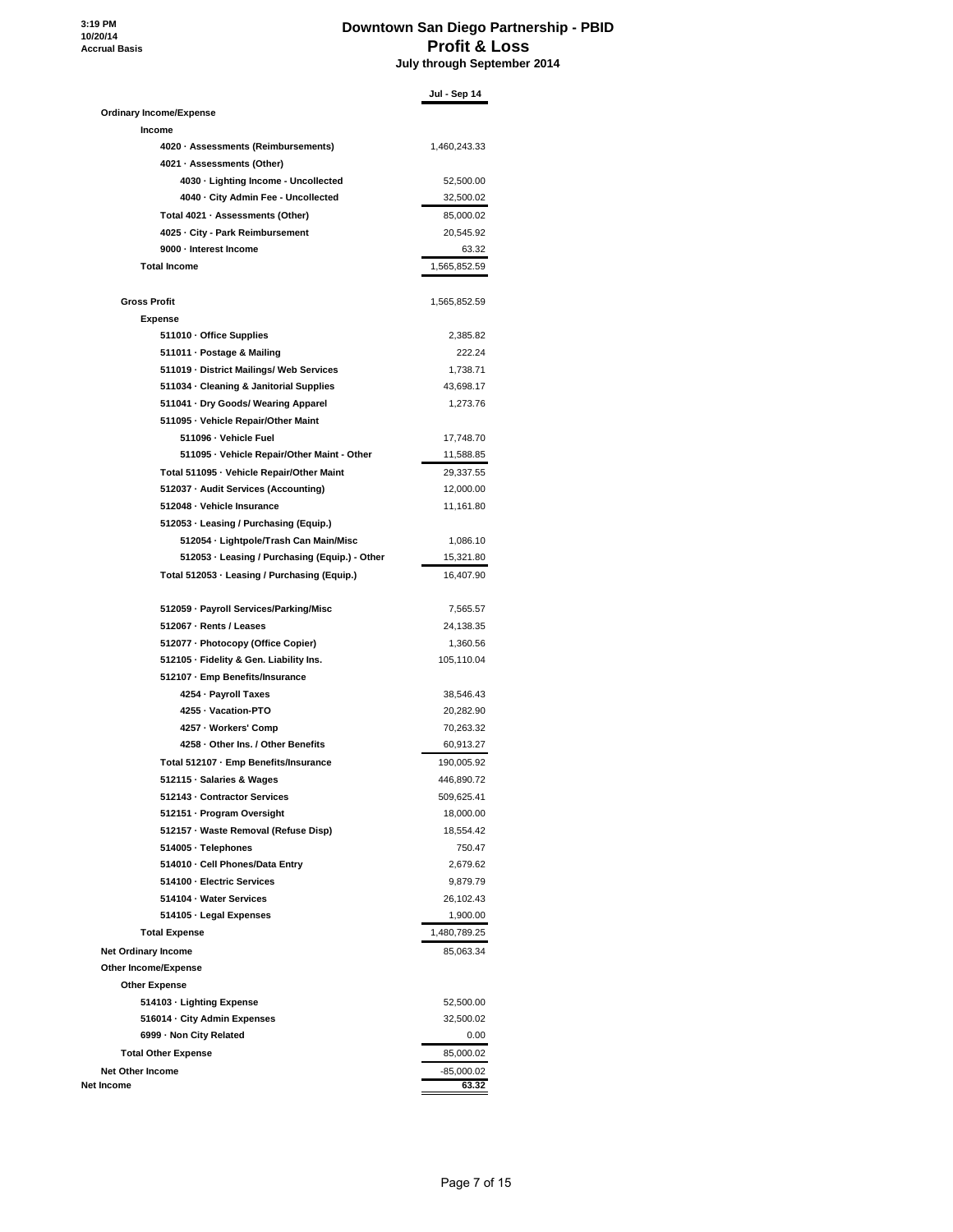#### **Downtown San Diego Partnership - PBID Profit & Loss by Class September 2014**

|                                              | Marina       | Cortez       | E Village Gaslamp |                     | Core         |                     | Core               | Gaslamp         | E Village       | Cortez         | <b>Marina</b>  |                    |                  |
|----------------------------------------------|--------------|--------------|-------------------|---------------------|--------------|---------------------|--------------------|-----------------|-----------------|----------------|----------------|--------------------|------------------|
|                                              | Zone 10      | Zone 9       | Zone 8            | Zone 7              | Zone 6       | <b>Total Safety</b> | Zone 1             | Zone 2          | Zone 3          | Zone 4         | Zone 5         | <b>Total Maint</b> | <b>TOTAL</b>     |
|                                              |              |              |                   |                     |              |                     |                    |                 |                 |                |                |                    |                  |
| <b>Expense</b>                               |              |              |                   |                     |              |                     |                    |                 |                 |                |                |                    |                  |
| 511010 Office Supplies                       | 0.00         | 0.00         | 0.00              | 0.00                | 0.00         | 0.00                | 224.43             | 135.17          | 238.98          | 69.21          | 86.09          | 753.88             | 753.88           |
| 511011 - Postage & Mailing                   | 0.00<br>0.00 | 0.00<br>0.00 | 0.00              | 0.00                | 0.00         | 0.00<br>0.00        | 50.97              | 30.70<br>103.54 | 54.27<br>183.06 | 15.72<br>53.01 | 19.55<br>65.95 | 171.21<br>577.47   | 171.21<br>577.47 |
| 511019 District Mailings/ Web Services       | 0.00         | 0.00         | 0.00<br>0.00      | 0.00<br>0.00        | 0.00<br>0.00 | 0.00                | 171.91<br>3,691.49 | 2,223.32        | 3,930.81        | 1,138.32       | 1,416.08       | 12,400.02          | 12,400.02        |
| 511034 Cleaning & Janitorial Supplies        |              |              |                   |                     |              |                     |                    |                 |                 |                |                |                    |                  |
| 511041 Dry Goods/ Wearing Apparel            | 0.00         | 0.00         | 0.00              | 0.00                | 0.00         | 0.00                | 5.95               | 3.59            | 6.34            | 1.84           | 2.28           | 20.00              | 20.00            |
| 511095 Vehicle Repair/Other Maint            |              |              |                   |                     |              |                     |                    |                 |                 |                |                |                    |                  |
| 511096 - Vehicle Fuel                        | 0.00         | 0.00         | 0.00              | 0.00                | 0.00         | 0.00                | 1,751.48           | 1,054.89        | 1,865.03        | 540.09         | 671.87         | 5,883.36           | 5,883.36         |
| 511095 - Vehicle Repair/Other Maint - Other  | 0.00         | 0.00         | 0.00              | 0.00                | 0.00         | 0.00                | 883.24             | 531.96          | 940.50          | 272.36         | 338.82         | 2,966.88           | 2,966.88         |
| Total 511095 - Vehicle Repair/Other Maint    | 0.00         | 0.00         | 0.00              | 0.00                | 0.00         | 0.00                | 2,634.72           | 1,586.85        | 2,805.53        | 812.45         | 1,010.69       | 8,850.24           | 8,850.24         |
| 512037 - Audit Services (Accounting)         | 0.00         | 0.00         | 0.00              | 0.00                | 0.00         | 0.00                | 3,572.40           | 2,151.60        | 3,804.00        | 1,101.60       | 1,370.40       | 12,000.00          | 12,000.00        |
| 512048 - Vehicle Insurance                   | 0.00         | 0.00         | 0.00              | 0.00                | 0.00         | 0.00                | 3,322.87           | 2,001.31        | 3,538.29        | 1,024.65       | 1,274.68       | 11,161.80          | 11,161.80        |
| 512053 Leasing / Purchasing (Equip.)         |              |              |                   |                     |              |                     |                    |                 |                 |                |                |                    |                  |
| 512054 - Lightpole/Trash Can Main/Misc       | 0.00         | 0.00         | 0.00              | 0.00                | 0.00         | 0.00                | 0.00               | 566.70          | 998.70          | 0.00           | 0.00           | 1,565.40           | 1,565.40         |
| 512053 Leasing / Purchasing (Equip.) - Other | 0.00         | 0.00         | 0.00              | 0.00                | 0.00         | 0.00                | 4,148.47           | 2,498.56        | 4,417.42        | 1,279.24       | 1,591.39       | 13,935.08          | 13,935.08        |
| Total 512053 - Leasing / Purchasing (Equip.) | 0.00         | 0.00         | 0.00              | 0.00                | 0.00         | 0.00                | 4,148.47           | 3,065.26        | 5,416.12        | 1,279.24       | 1,591.39       | 15,500.48          | 15,500.48        |
| 512059 - Payroll Services/Parking/Misc       | 0.00         | 0.00         | 0.00              | 0.00                | 0.00         | 0.00                | 721.22             | 434.38          | 767.97          | 222.40         | 276.66         | 2,422.63           | 2,422.63         |
| 512067 Rents / Leases                        | 0.00         | 0.00         | 0.00              | 0.00                | 0.00         | 0.00                | 2,379.94           | 1,433.40        | 2,534.23        | 733.89         | 912.96         | 7,994.42           | 7,994.42         |
| 512077 - Photocopy (Office Copier)           | 0.00         | 0.00         | 0.00              | 0.00                | 0.00         | 0.00                | 149.96             | 90.32           | 159.68          | 46.24          | 57.53          | 503.73             | 503.73           |
| 512105 Fidelity & Gen. Liability Ins.        | 0.00         | 0.00         | 0.00              | 0.00                | 0.00         | 0.00                | 31,291.26          | 18,846.23       | 33,319.88       | 9,649.10       | 12,003.57      | 105,110.04         | 105,110.04       |
| 512107 - Emp Benefits/Insurance              |              |              |                   |                     |              |                     |                    |                 |                 |                |                |                    |                  |
| 4254 - Payroll Taxes                         | 0.00         | 0.00         | 0.00              | 0.00                | 0.00         | 0.00                | 4,405.18           | 2,665.65        | 4,315.60        | 1,359.55       | 1,701.97       | 14,447.95          | 14,447.95        |
| 4255 Vacation-PTO                            | 0.00         | 0.00         | 0.00              | 0.00                | 0.00         | 0.00                | 1,037.05           | 501.69          | 1,007.28        | 208.95         | 347.59         | 3,102.56           | 3,102.56         |
| 4257 - Workers' Comp                         | 0.00         | 0.00         | 0.00              | 0.00                | 0.00         | 0.00                | 6,094.87           | 3,688.10        | 5,970.93        | 1,881.03       | 2,354.79       | 19,989.72          | 19,989.72        |
| 4258 Other Ins. / Other Benefits             | 0.00         | 0.00         | 0.00              | 0.00                | 0.00         | 0.00                | 4,408.48           | 2,667.64        | 4,318.84        | 1,360.57       | 1,703.25       | 14,458.78          | 14,458.78        |
| Total 512107 - Emp Benefits/Insurance        | 0.00         | 0.00         | 0.00              | 0.00                | 0.00         | 0.00                | 15,945.58          | 9,523.08        | 15,612.65       | 4,810.10       | 6,107.60       | 51,999.01          | 51,999.01        |
| 512115 · Salaries & Wages                    | 0.00         | 0.00         | 0.00              | 0.00                | 0.00         | 0.00                | 48,218.08          | 34,057.50       | 48,738.21       | 20,375.03      | 14,653.93      | 166,042.75         | 166,042.75       |
| 512143 Contractor Services                   | 7,873.00     | 2,681.60     | 27,262.14         | 15,077.85           | 25,419.41    | 78,314.00           | 17,679.46          | 13,591.56       | 27,994.03       | 8,108.57       | 8,292.66       | 75,666.28          | 153,980.28       |
| 512151 Program Oversight                     | 0.00         | 0.00         | 0.00              | 0.00                | 0.00         | 0.00                | 1,827.00           | 1,107.60        | 1,798.20        | 562.80         | 704.40         | 6,000.00           | 6,000.00         |
| 512157 · Waste Removal (Refuse Disp)         | 0.00         | 0.00         | 0.00              | 0.00                | 0.00         | 0.00                | 1,564.28           | 942.14          | 1,665.70        | 482.37         | 600.07         | 5,254.56           | 5,254.56         |
| 514005 · Telephones                          | 0.00         | 0.00         | 0.00              | 0.00                | 0.00         | 0.00                | 72.11              | 43.43           | 76.79           | 22.24          | 27.67          | 242.24             | 242.24           |
| 514100 - Electric Services                   | 0.00         | 0.00         | 0.00              | 0.00                | 0.00         | 0.00                | 1,603.22           | 605.68          | 716.08          | 288.00         | 1,150.70       | 4,363.68           | 4,363.68         |
| 514104 Water Services                        | 0.00         | 0.00         | 0.00              | 0.00                | 0.00         | 0.00                | 6,277.65           | 1,659.76        | 3,644.93        | 781.64         | 3,988.32       | 16,352.30          | 16,352.30        |
| 514105 - Legal Expenses                      | 0.00         | 0.00         | 0.00              | 0.00                | 0.00         | 0.00                | 565.63             | 340.67          | 602.30          | 174.42         | 216.98         | 1,900.00           | 1,900.00         |
| <b>Total Expense</b>                         | 7,873.00     | 2,681.60     | 27,262.14         | 15,077.85           | 25,419.41    | 78,314.00           | 146,118.60         | 93,977.09       | 157,608.05      | 51,752.84      | 55,830.16      | 505,286.74         | 583,600.74       |
| <b>Parks Deduction:</b>                      |              |              |                   |                     |              |                     | (452.04)           | (119.52)        | (262.46)        | (56.28)        | (287.20)       | (1, 177.50)        |                  |
| <b>Total Reimbursement Due:</b>              | 7,873.00     | 2,681.60     |                   | 27,262.14 15,077.85 | 25,419.41    | 78,314.00           | 145,666.56         | 93,857.57       | 157,345.59      | 51,696.56      | 55,542.96      | 504,109.24         | 582,423.24       |
|                                              |              |              |                   |                     |              |                     |                    |                 |                 |                |                |                    |                  |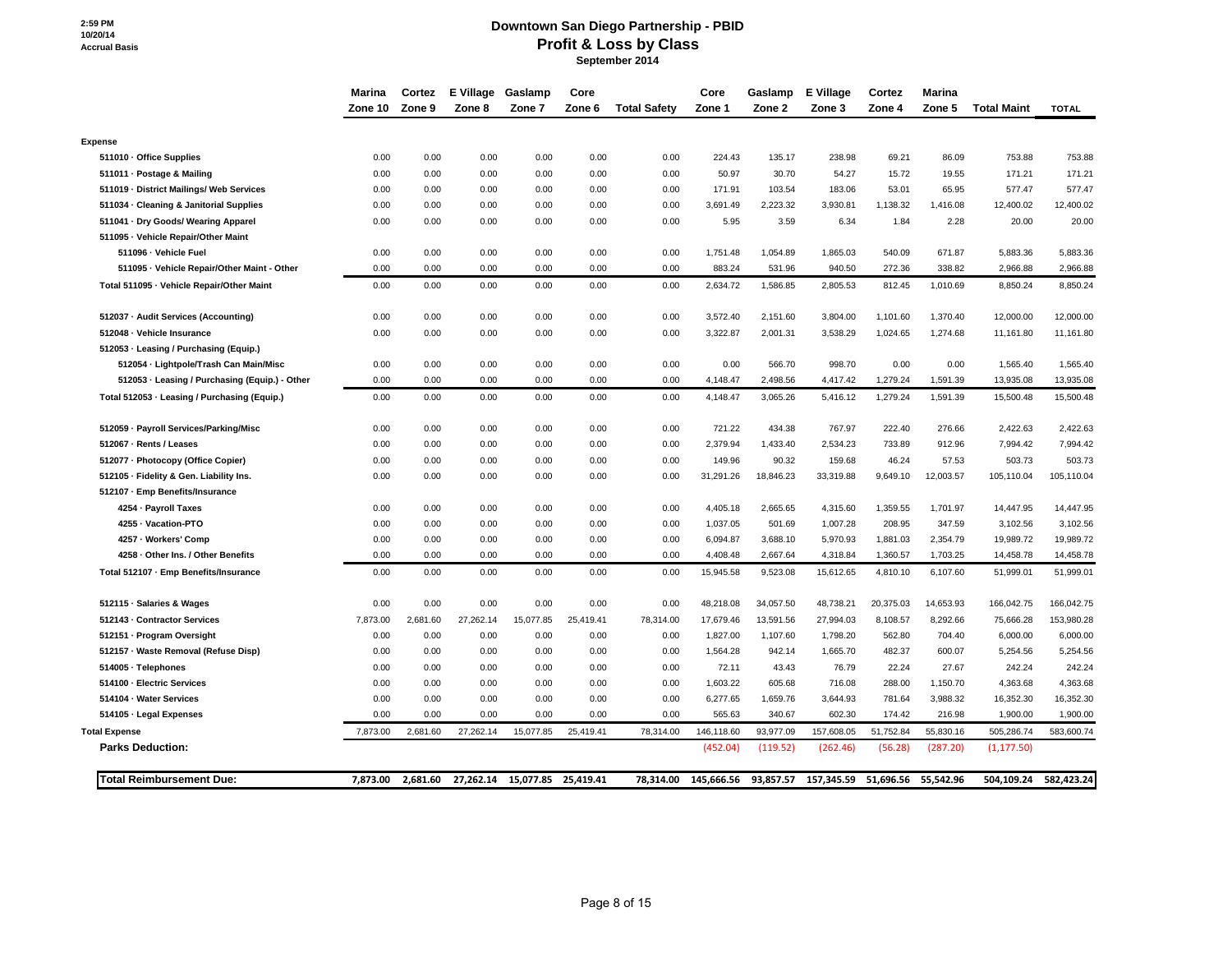## **Downtown San Diego Partnership - PBID Profit & Loss by Class**

 **July through September 2014**

|                                              | Marina    | Cortez             | E Village | Gaslamp             | Core      |                     | Core       | Gaslamp                          | E Village  | Cortez     | Marina     |                                    |              |
|----------------------------------------------|-----------|--------------------|-----------|---------------------|-----------|---------------------|------------|----------------------------------|------------|------------|------------|------------------------------------|--------------|
|                                              | Zone 10   | Zone 9             | Zone 8    | Zone 7              | Zone 6    | <b>Total Safety</b> | Zone 1     | Zone 2                           | Zone 3     | Zone 4     | Zone 5     | <b>Total Maint</b>                 | <b>TOTAL</b> |
|                                              |           |                    |           |                     |           |                     |            |                                  |            |            |            |                                    |              |
| <b>Expense</b>                               |           |                    |           |                     |           |                     |            |                                  |            |            |            |                                    |              |
| 511010 Office Supplies                       | 0.00      | 0.00               | 0.00      | 0.00                | 0.00      | 0.00                | 721.36     | 436.43                           | 728.07     | 222.29     | 277.67     | 2,385.82                           | 2,385.82     |
| 511011 Postage & Mailing                     | 0.00      | 0.00               | 0.00      | 0.00                | 0.00      | 0.00                | 66.51      | 40.12                            | 69.56      | 20.51      | 25.54      | 222.24                             | 222.24       |
| 511019 District Mailings/ Web Services       | 0.00      | 0.00               | 0.00      | 0.00                | 0.00      | 0.00                | 525.51     | 317.90                           | 531.09     | 161.94     | 202.27     | 1,738.71                           | 1,738.71     |
| 511034 Cleaning & Janitorial Supplies        | 0.00      | 0.00               | 0.00      | 0.00                | 0.00      | 0.00                | 13,369.75  | 7,961.68                         | 13,247.10  | 4,054.13   | 5,065.51   | 43,698.17                          | 43,698.17    |
| 511041 Dry Goods/ Wearing Apparel            | 0.00      | 0.00               | 0.00      | 0.00                | 0.00      | 0.00                | 387.72     | 235.03                           | 382.09     | 119.44     | 149.48     | 1,273.76                           | 1,273.76     |
| 511095 - Vehicle Repair/Other Maint          |           |                    |           |                     |           |                     |            |                                  |            |            |            |                                    |              |
| 511096 - Vehicle Fuel                        | 0.00      | 0.00               | 0.00      | 0.00                | 0.00      | 0.00                | 5,364.47   | 3,245.23                         | 5,421.07   | 1,653.06   | 2,064.87   | 17,748.70                          | 17,748.70    |
| 511095 - Vehicle Repair/Other Maint - Other  | 0.00      | 0.00               | 0.00      | 0.00                | 0.00      | 0.00                | 3,508.63   | 2,123.57                         | 3,524.51   | 1,081.10   | 1,351.04   | 11,588.85                          | 11,588.85    |
| Total 511095 - Vehicle Repair/Other Maint    | 0.00      | 0.00               | 0.00      | 0.00                | 0.00      | 0.00                | 8,873.10   | 5,368.80                         | 8,945.58   | 2,734.16   | 3,415.91   | 29,337.55                          | 29,337.55    |
| 512037 - Audit Services (Accounting)         | 0.00      | 0.00               | 0.00      | 0.00                | 0.00      | 0.00                | 3,572.40   | 2,151.60                         | 3,804.00   | 1,101.60   | 1,370.40   | 12,000.00                          | 12,000.00    |
| 512048 - Vehicle Insurance                   | 0.00      | 0.00               | 0.00      | 0.00                | 0.00      | 0.00                | 3,322.87   | 2,001.31                         | 3,538.29   | 1,024.65   | 1,274.68   | 11,161.80                          | 11,161.80    |
| 512053 - Leasing / Purchasing (Equip.)       |           |                    |           |                     |           |                     |            |                                  |            |            |            |                                    |              |
| 512054 - Lightpole/Trash Can Main/Misc       | 0.00      | 0.00               | 0.00      | 0.00                | 0.00      | 0.00                | $-221.58$  | 432.37                           | 1,029.00   | $-68.25$   | $-85.44$   | 1,086.10                           | 1,086.10     |
| 512053 Leasing / Purchasing (Equip.) - Other | 0.00      | 0.00               | 0.00      | 0.00                | 0.00      | 0.00                | 4,570.72   | 2,754.55                         | 4,833.02   | 1,409.31   | 1,754.20   | 15,321.80                          | 15,321.80    |
| Total 512053 - Leasing / Purchasing (Equip.) | 0.00      | 0.00               | 0.00      | 0.00                | 0.00      | 0.00                | 4,349.14   | 3,186.92                         | 5,862.02   | 1,341.06   | 1,668.76   | 16,407.90                          | 16,407.90    |
| 512059 Payroll Services/Parking/Misc         | 0.00      | 0.00               | 0.00      | 0.00                | 0.00      | 0.00                | 2,287.25   | 1,383.77                         | 2,309.31   | 704.81     | 880.43     | 7,565.57                           | 7,565.57     |
| 512067 - Rents / Leases                      | 0.00      | 0.00               | 0.00      | 0.00                | 0.00      | 0.00                | 7,295.77   | 4,413.57                         | 7,372.57   | 2,248.19   | 2,808.25   | 24,138.35                          | 24,138.35    |
| 512077 - Photocopy (Office Copier)           | 0.00      | 0.00               | 0.00      | 0.00                | 0.00      | 0.00                | 410.87     | 248.49                           | 416.47     | 126.61     | 158.12     | 1,360.56                           | 1,360.56     |
| 512105 Fidelity & Gen. Liability Ins.        | 0.00      | 0.00               | 0.00      | 0.00                | 0.00      | 0.00                | 31,291.26  | 18,846.23                        | 33,319.88  | 9,649.10   | 12,003.57  | 105,110.04                         | 105,110.04   |
| 512107 Emp Benefits/Insurance                |           |                    |           |                     |           |                     |            |                                  |            |            |            |                                    |              |
| 4254 - Payroll Taxes                         | 0.00      | 0.00               | 0.00      | 0.00                | 0.00      | 0.00                | 11,752.81  | 7,111.82                         | 11,513.81  | 3,627.22   | 4,540.77   | 38,546.43                          | 38,546.43    |
| 4255 · Vacation-PTO                          | 0.00      | 0.00               | 0.00      | 0.00                | 0.00      | 0.00                | 6,140.99   | 3,926.30                         | 5,734.57   | 1,773.44   | 2,707.60   | 20,282.90                          | 20,282.90    |
| 4257 Workers' Comp                           | 0.00      | 0.00               | 0.00      | 0.00                | 0.00      | 0.00                | 21,423.29  | 12,963.58                        | 20,987.65  | 6,611.77   | 8,277.03   | 70,263.32                          | 70,263.32    |
| 4258 - Other Ins. / Other Benefits           | 0.00      | 0.00               | 0.00      | 0.00                | 0.00      | 0.00                | 18,572.46  | 11,238.50                        | 18,194.79  | 5,731.94   | 7,175.58   | 60,913.27                          | 60,913.27    |
| Total 512107 - Emp Benefits/Insurance        | 0.00      | 0.00               | 0.00      | 0.00                | 0.00      | 0.00                | 57,889.55  | 35,240.20                        | 56,430.82  | 17,744.37  | 22,700.98  | 190,005.92                         | 190,005.92   |
| 512115 · Salaries & Wages                    | 0.00      | 0.00               | 0.00      | 0.00                | 0.00      | 0.00                | 126,347.32 | 92,743.49                        | 129,744.08 | 53,664.88  | 44,390.95  | 446,890.72                         | 446,890.72   |
| 512143 - Contractor Services                 | 23,619.00 | 8,044.80           | 81,786.42 | 45,233.55           | 76,258.23 | 234,942.00          | 66,471.24  | 47,277.25                        | 96,211.07  | 28,561.95  | 36,161.90  | 274,683.41                         | 509,625.41   |
| 512151 Program Oversight                     | 0.00      | 0.00               | 0.00      | 0.00                | 0.00      | 0.00                | 5,481.00   | 3,322.80                         | 5,394.60   | 1,688.40   | 2,113.20   | 18,000.00                          | 18,000.00    |
| 512157 Waste Removal (Refuse Disp)           | 0.00      | 0.00               | 0.00      | 0.00                | 0.00      | 0.00                | 5,614.08   | 3,397.29                         | 5,651.67   | 1,729.90   | 2,161.48   | 18,554.42                          | 18,554.42    |
| 514005 · Telephones                          | 0.00      | 0.00               | 0.00      | 0.00                | 0.00      | 0.00                | 226.87     | 137.25                           | 229.11     | 69.91      | 87.33      | 750.47                             | 750.47       |
| 514010 - Cell Phones/Data Entry              | 0.00      | 0.00               | 0.00      | 0.00                | 0.00      | 0.00                | 815.95     | 494.66                           | 803.08     | 251.35     | 314.58     | 2,679.62                           | 2,679.62     |
| 514100 - Electric Services                   | 0.00      | 0.00               | 0.00      | 0.00                | 0.00      | 0.00                | 3,629.84   | 1,371.32                         | 1,621.27   | 652.07     | 2,605.29   | 9,879.79                           | 9,879.79     |
| 514104 Water Services                        | 0.00      | 0.00               | 0.00      | 0.00                | 0.00      | 0.00                | 10,020.73  | 2,649.40                         | 5,818.23   | 1,247.70   | 6,366.37   | 26,102.43                          | 26,102.43    |
| 514105 Legal Expenses                        | 0.00      | 0.00               | 0.00      | 0.00                | 0.00      | 0.00                | 565.63     | 340.67                           | 602.30     | 174.42     | 216.98     | 1,900.00                           | 1,900.00     |
| <b>Total Expense</b>                         | 23.619.00 | 8,044.80           | 81,786.42 | 45,233.55           | 76,258.23 | 234,942.00          | 353,535.72 | 233,566.18                       | 383,032.26 | 129,293.44 | 146,419.65 | 1,245,847.25                       | 1,480,789.25 |
| <b>Parks Deduction:</b>                      |           |                    |           |                     |           |                     | (7,887.57) | (2,085.41)                       | (4,579.68) | (982.09)   | (5,011.17) | (20, 545.92)                       |              |
| <b>Total Reimbursement Due:</b>              |           | 23,619.00 8,044.80 | 81,786.42 | 45,233.55 76,258.23 |           | 234,942.00          |            | 345,648.15 231,480.77 378,452.58 |            |            |            | 128,311.35 141,408.48 1,225,301.33 | 1,460,243.33 |
|                                              |           |                    |           |                     |           |                     |            |                                  |            |            |            |                                    |              |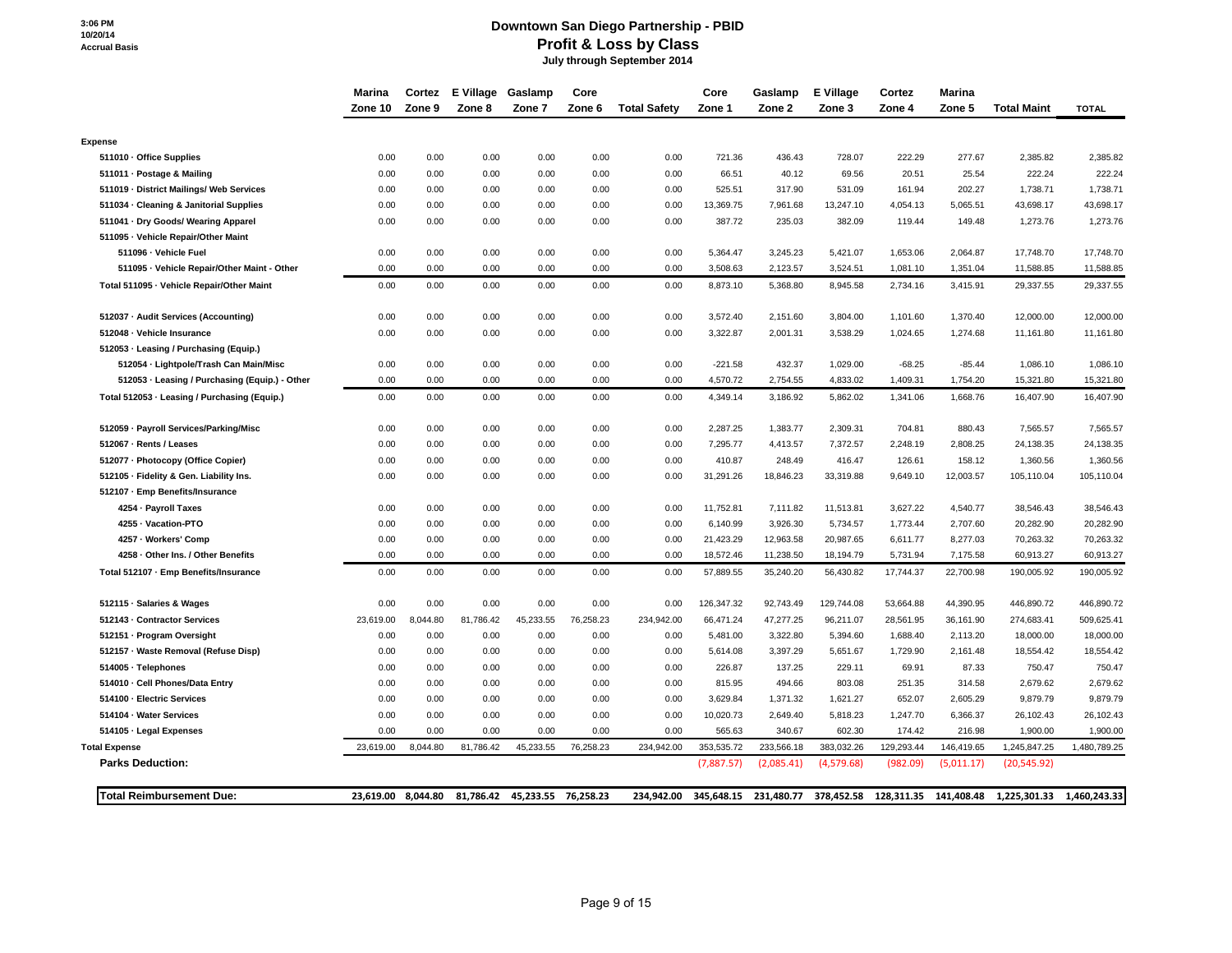# **Downtown San Diego Partnership - PBID Balance Sheet As of September 30, 2014**

|                                        | Sep 30, 14   |
|----------------------------------------|--------------|
| <b>ASSETS</b>                          |              |
| <b>Current Assets</b>                  |              |
| <b>Checking/Savings</b>                |              |
| 1014 · Savings 1022                    | 183,518.20   |
| 1016 · New Checking 1610               | 124,631.38   |
| <b>Total Checking/Savings</b>          | 308,149.58   |
| <b>Accounts Receivable</b>             |              |
| 1200 - Accounts Receivable             | 1,011,663.74 |
| <b>Total Accounts Receivable</b>       | 1,011,663.74 |
|                                        |              |
| <b>Other Current Assets</b>            |              |
| 1210 · Allowance for Doubtful Accts    | 492.00       |
| 1450 · Security Deposit                | 5,304.00     |
| <b>Total Other Current Assets</b>      | 5,796.00     |
|                                        |              |
| <b>Total Current Assets</b>            | 1,325,609.32 |
| <b>Fixed Assets</b>                    |              |
| 1600 · Furniture and Fixtures          | 52,348.41    |
| 1610 - Computer Equipment              | 40,742.94    |
| 1620 · Automobiles                     | 343,174.61   |
| 1630 - PowerWashers                    | 128,369.98   |
| 1640 · Equipment                       | 196,546.64   |
| 1690 · Accumulated Depreciation        | -588,166.89  |
| <b>Total Fixed Assets</b>              | 173,015.69   |
| <b>TOTAL ASSETS</b>                    | 1,498,625.01 |
| <b>LIABILITIES &amp; EQUITY</b>        |              |
| <b>Liabilities</b>                     |              |
| <b>Current Liabilities</b>             |              |
| <b>Accounts Payable</b>                |              |
| 2000 - Accounts Payable                | 170,535.84   |
| <b>Total Accounts Payable</b>          | 170,535.84   |
| <b>Other Current Liabilities</b>       |              |
| 2062 - Uncleared Trans Old Bank Accts. | 2,579.70     |
| 2161 · Accrued Payroll                 | 27,559.59    |
| 2162 · Accrued Vacation & PTO          | 83,489.62    |
| 2163 - Accrued Payroll Taxes           | 2,353.97     |
| 2300 · Advances from City              | 817,000.00   |
| 2320 - Deferred Revenue                | 31,646.32    |
| 2321 - Deferred Rent                   | 7,071.60     |
| <b>Total Other Current Liabilities</b> | 971,700.80   |
| <b>Total Current Liabilities</b>       | 1,142,236.64 |
| <b>Total Liabilities</b>               | 1,142,236.64 |
| <b>Equity</b>                          |              |
| 3900 · Net Assets                      | 356,325.05   |
| Net Income                             | 63.32        |
| <b>Total Equity</b>                    | 356,388.37   |
| <b>TOTAL LIABILITIES &amp; EQUITY</b>  | 1,498,625.01 |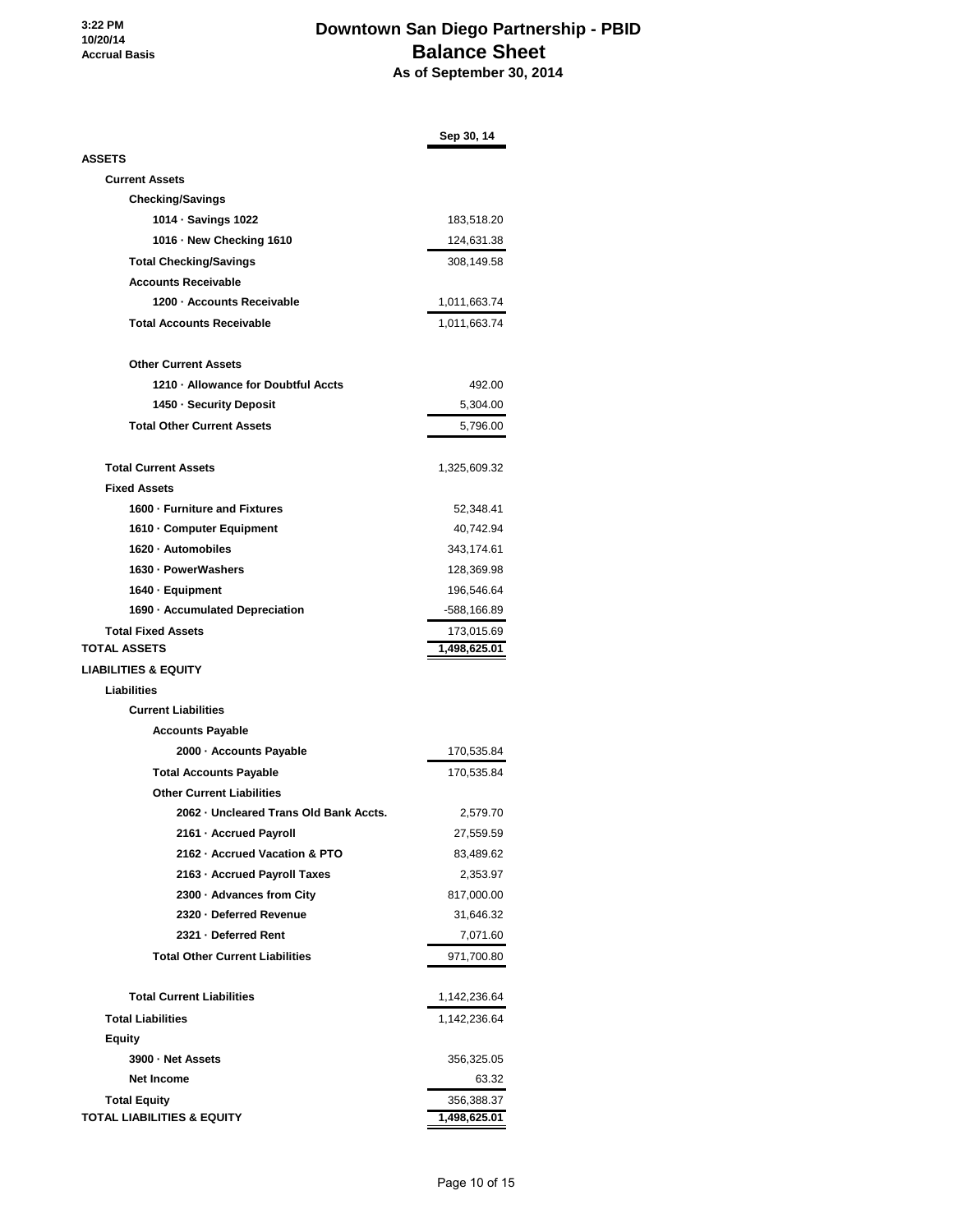# **Downtown BID Profit & Loss July through September 2014**

|                                 | Jul - Sep 14 |
|---------------------------------|--------------|
| <b>Income</b>                   |              |
| <b>BID Income</b>               |              |
| 40002 · SBEP                    | 3,276.66     |
| 40025 · BID Reconcilliation     | 17,580.80    |
| <b>Total BID Income</b>         | 20,857.46    |
| 40003 - Banner Income           | 5,000.00     |
| <b>Total Income</b>             | 25,857.46    |
| <b>Gross Profit</b>             | 25,857.46    |
| <b>Expense</b>                  |              |
| Operating                       |              |
| 50050 - Rent                    | 4,497.36     |
| 50055 · Phone                   | 123.87       |
| 50065 · Copier Lease            | 204.38       |
| 50066 · Office Telephone Lease  | 57.02        |
| 50067 - Office Water            | 36.60        |
| 50068 - Office Plant Maintenace | 23.17        |
| 50069 - Office Internet         | 57.60        |
| 50130 · Annual Dues             | 500.00       |
| <b>Total Operating</b>          | 5,500.00     |
| <b>Personnel</b>                |              |
| 50001 - District Director       | 4,719.78     |
| 50002 - Director of Finance     | 5,110.20     |
| <b>Total Personnel</b>          | 9,829.98     |
| <b>Special Events</b>           | 5,527.48     |
| <b>Total Expense</b>            | 20,857.46    |
| <b>Net Income</b>               | 5,000.00     |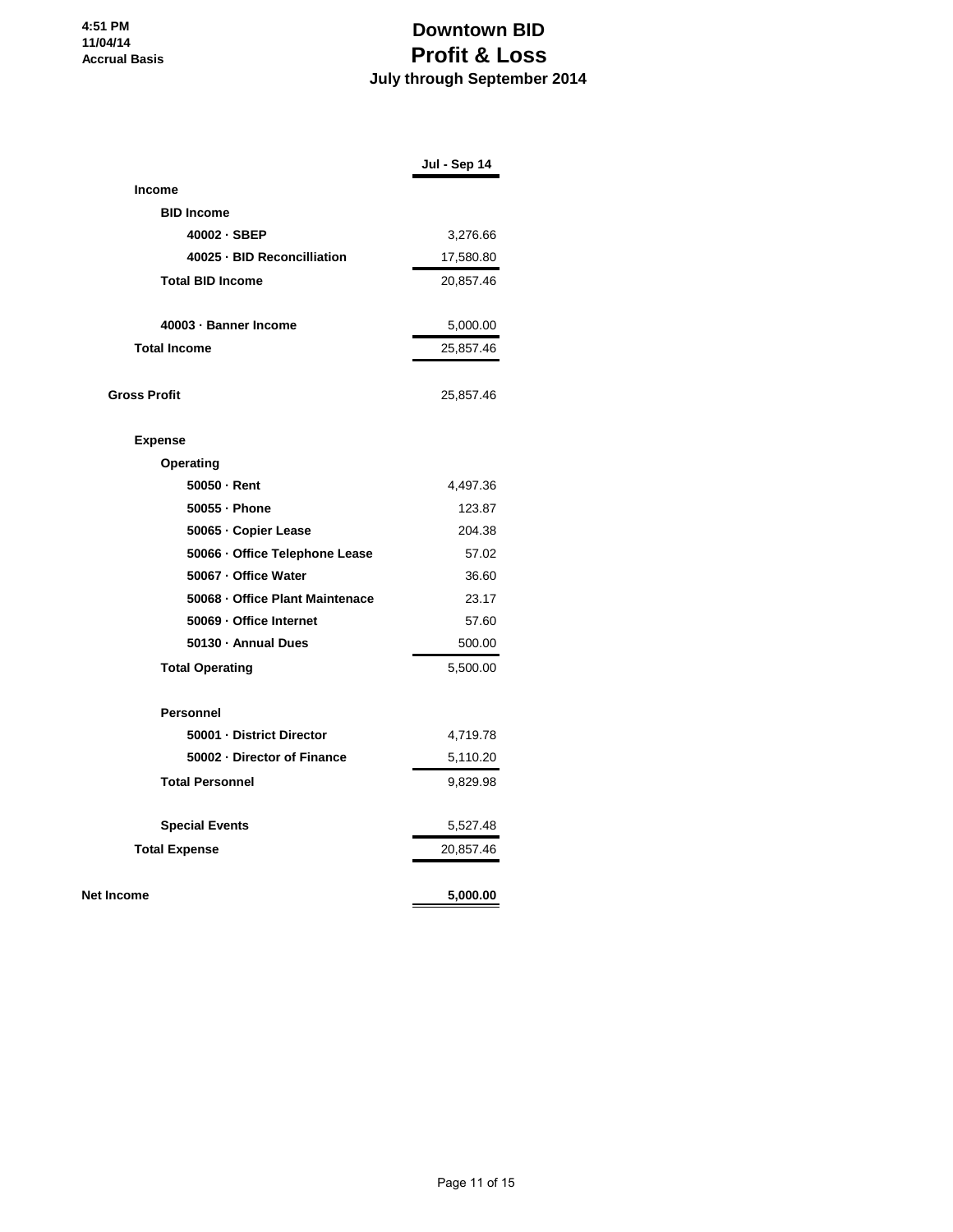# **Downtown BID Balance Sheet As of September 30, 2014**

|                                        | Sep 30, 14 |
|----------------------------------------|------------|
| <b>ASSETS</b>                          |            |
| <b>Current Assets</b>                  |            |
| <b>Checking/Savings</b>                |            |
| 1800 - BID Checking Account            | 42,875.24  |
| <b>Total Checking/Savings</b>          | 42,875.24  |
| <b>Accounts Receivable</b>             |            |
| 11000 - Accounts Receivable            | 5,000.00   |
| <b>Total Accounts Receivable</b>       | 5,000.00   |
| <b>Total Current Assets</b>            | 47,875.24  |
| <b>TOTAL ASSETS</b>                    | 47,875.24  |
| <b>LIABILITIES &amp; EQUITY</b>        |            |
| Liabilities                            |            |
| <b>Current Liabilities</b>             |            |
| <b>Accounts Payable</b>                |            |
| 20000 - Accounts Payable               | 2,593.61   |
| <b>Total Accounts Payable</b>          | 2,593.61   |
| <b>Other Current Liabilities</b>       |            |
| 20205 - BID Assessments                | 6,061.16   |
| 20206 · SBEP Income                    | 19,831.34  |
| <b>Total Other Current Liabilities</b> | 25,892.50  |
| <b>Total Current Liabilities</b>       | 28,486.11  |
| <b>Total Liabilities</b>               | 28,486.11  |
| <b>Equity</b>                          |            |
| 32000 - Unrestricted Net Assets        | 14,389.13  |
| <b>Net Income</b>                      | 5,000.00   |
| <b>Total Equity</b>                    | 19,389.13  |
| <b>TOTAL LIABILITIES &amp; EQUITY</b>  | 47,875.24  |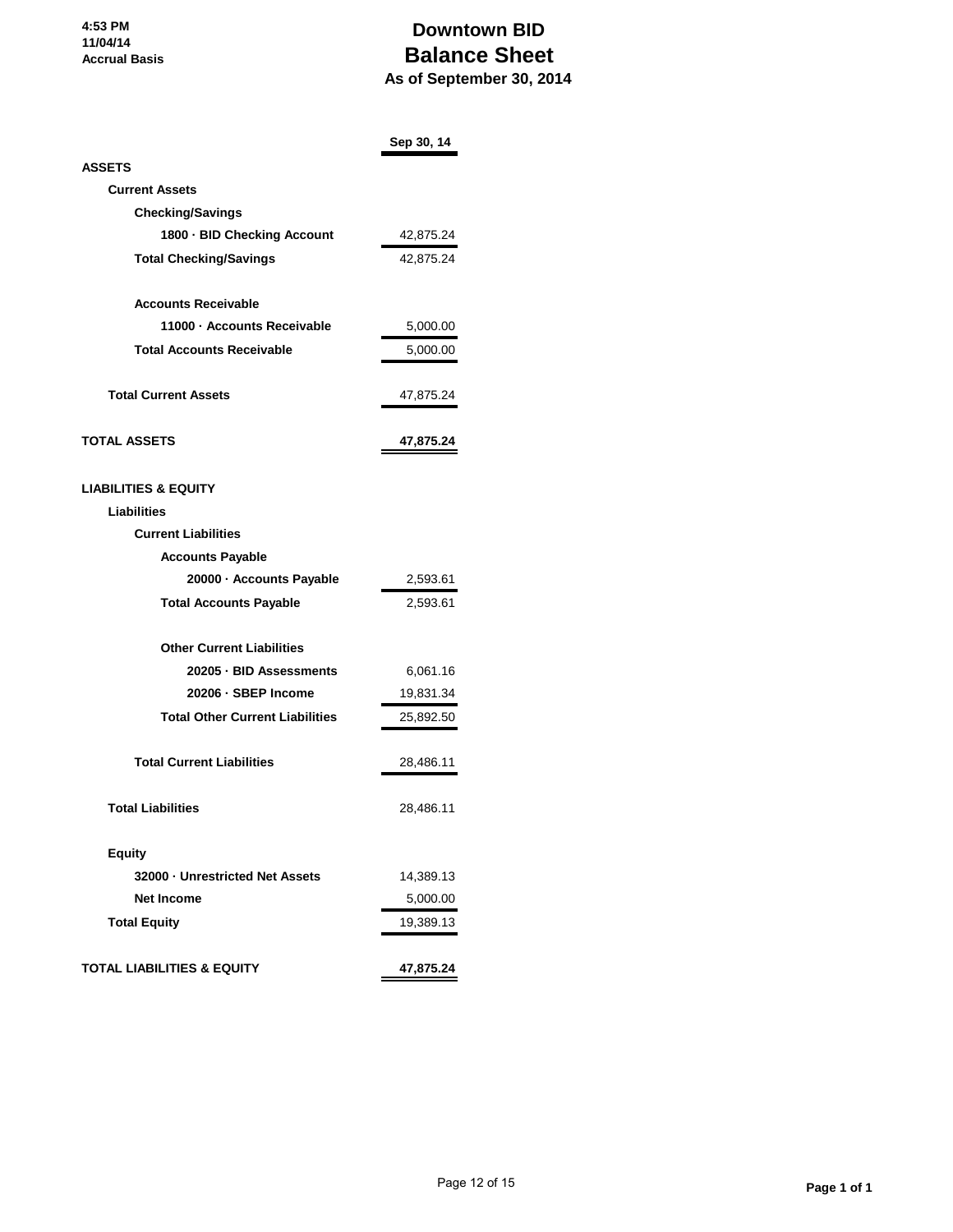|                                                                 |                                   |    | <b>PBID FY15 Additional Projects/Expenses</b> |                    |                                        |                         |                    |          |                    |    |                         |
|-----------------------------------------------------------------|-----------------------------------|----|-----------------------------------------------|--------------------|----------------------------------------|-------------------------|--------------------|----------|--------------------|----|-------------------------|
|                                                                 |                                   |    |                                               |                    | Storage: (November 14 - June 15)       |                         |                    |          |                    |    |                         |
|                                                                 |                                   |    |                                               |                    |                                        |                         |                    |          |                    |    |                         |
|                                                                 |                                   | \$ | 25.00 Day                                     |                    |                                        |                         |                    | 242 Days |                    | \$ | 6,050.00                |
|                                                                 |                                   |    |                                               |                    |                                        |                         |                    |          | Misc (forms)       | \$ | 1,450.00                |
|                                                                 | 29.77%<br>Core                    |    | 17.93%<br>GL                                  |                    | 31.70%<br>EV                           |                         | 9.19%<br>Cortez    |          | 11.41%<br>Marina   |    | 100.00%<br><b>Total</b> |
| S                                                               | 2,232.75                          | \$ | 1,344.75                                      | \$                 | 2,377.50                               | \$                      | 689.25             | \$       | 855.75             | \$ | 7,500.00                |
|                                                                 |                                   |    |                                               |                    |                                        |                         |                    |          |                    |    |                         |
| Lighting: (50% Nov. and 50% Dec.)                               |                                   |    |                                               |                    |                                        |                         |                    |          |                    |    |                         |
|                                                                 | Core                              |    | GL                                            |                    | EV                                     |                         | Cortez             |          | Marina             |    | Total                   |
|                                                                 | 12,500.00                         | \$ | 90,000.00                                     | \$                 | 25,000.00                              | \$                      |                    | \$       | 12,500.00          | \$ | 140,000.00              |
| 6- Safety's (December 14 - June 15)                             |                                   |    |                                               |                    |                                        |                         |                    |          |                    |    |                         |
| \$                                                              | 14.87                             |    | 32                                            | \$                 | 19,033.60                              |                         |                    |          |                    |    |                         |
|                                                                 | Per Hour                          |    | Weeks                                         |                    |                                        |                         |                    |          |                    |    |                         |
|                                                                 | (2)                               |    | (1)                                           |                    | (3)                                    |                         |                    |          |                    |    |                         |
|                                                                 | Core                              |    | GL                                            |                    | EV                                     |                         | Cortez             |          | Marina             |    | Total                   |
| \$                                                              | 38,067.20                         | \$ | 19,033.60                                     | \$                 | 57,100.80                              | \$                      |                    | \$       |                    | \$ | 114,201.60              |
|                                                                 |                                   |    |                                               |                    | 6 Ambassador's (December 14 - June 15) |                         |                    |          |                    |    |                         |
|                                                                 |                                   | \$ | 11.00 Hour                                    |                    |                                        |                         |                    | 32 Weeks |                    | \$ | 14,080.00               |
|                                                                 |                                   |    |                                               |                    |                                        |                         |                    |          |                    |    | 39%                     |
| Four Spread in All 5 Neighborhoods Plus 2 Additional Only in GL |                                   |    |                                               |                    |                                        |                         |                    |          |                    |    |                         |
|                                                                 |                                   |    |                                               |                    |                                        |                         |                    |          |                    | \$ | 19,571.20               |
|                                                                 | 29.77%                            |    | 17.93%                                        |                    | 31.70%                                 |                         | 9.19%              |          | 11.41%             |    | 100.00%                 |
|                                                                 | Core<br>23,305.38                 | \$ | GL<br>53,178.86                               | \$                 | EV<br>24,816.28                        | \$                      | Cortez<br>7,194.37 | \$       | Marina<br>8,932.30 | \$ | Total<br>117,427.20     |
|                                                                 |                                   |    |                                               |                    |                                        |                         |                    |          |                    |    |                         |
| Lighting C Street: (October 14 -June 15)                        |                                   |    |                                               |                    |                                        |                         |                    |          |                    |    |                         |
|                                                                 | Core                              |    | GL                                            |                    | EV                                     |                         | Cortez             |          | Marina             |    | <b>Total</b>            |
|                                                                 | 22,000.00                         | \$ |                                               | \$                 |                                        | \$                      |                    | \$       |                    | ς  | 22,000.00               |
| Trees per Neighborhood @ \$200 each                             |                                   |    |                                               |                    |                                        |                         |                    |          |                    |    |                         |
|                                                                 | 10                                |    | 4                                             |                    | 15                                     |                         | 3                  |          | 8                  |    |                         |
|                                                                 | Core                              |    | GL                                            |                    | EV                                     |                         | Cortez             |          | <b>Marina</b>      |    | Total                   |
| Ŝ                                                               | 2,000.00                          | \$ | 800.00                                        | \$                 | 3,000.00                               | \$                      | 600.00             | \$       | 1,600.00           | \$ | 8,000.00                |
|                                                                 | <b>Gum Removal: (November 14)</b> |    |                                               |                    |                                        |                         |                    |          |                    |    |                         |
|                                                                 |                                   |    |                                               |                    |                                        |                         |                    |          | Marina             |    | Total                   |
|                                                                 |                                   | Ś  | 6,700.00                                      | $\mathsf{\hat{S}}$ |                                        | $\overline{\mathsf{s}}$ |                    |          |                    | \$ | 6,700.00                |
| <b>Totals:</b>                                                  |                                   |    |                                               |                    |                                        |                         |                    |          |                    |    |                         |
|                                                                 | Core                              |    | GL                                            |                    | EV                                     |                         | Cortez             |          | Marina             |    | Total                   |
| S                                                               | 100,105.33                        | \$ | 171,057.21                                    |                    | \$112,294.58                           | \$                      | 8,483.62           | \$       | 23,888.05          | \$ | <u>415,828.80</u>       |
| <b>FY15 Budget Special Projects</b>                             |                                   |    |                                               |                    |                                        |                         |                    |          |                    |    |                         |
|                                                                 | Core                              |    | GL                                            |                    | EV                                     |                         | Cortez             |          | Marina             |    | <b>Total</b>            |
|                                                                 | 115,500.00                        | \$ | 103,000.00                                    | \$                 | 35,000.00                              |                         | \$12,200.00        | \$       | 25,600.00          | \$ | 291,300.00              |
| <b>Avail. Balance</b>                                           |                                   |    |                                               |                    |                                        |                         |                    |          |                    |    |                         |
|                                                                 | Core                              |    | GL                                            |                    | EV                                     |                         | Cortez             |          | Marina             |    | <b>Total</b>            |

\$ 15,394.67 \$ (68,057.21) \$ (77,294.58) \$ 3,716.38 \$ 1,711.95 **\$ (124,528.80)**

## **PBID FY15 Additional Projects/Expenses**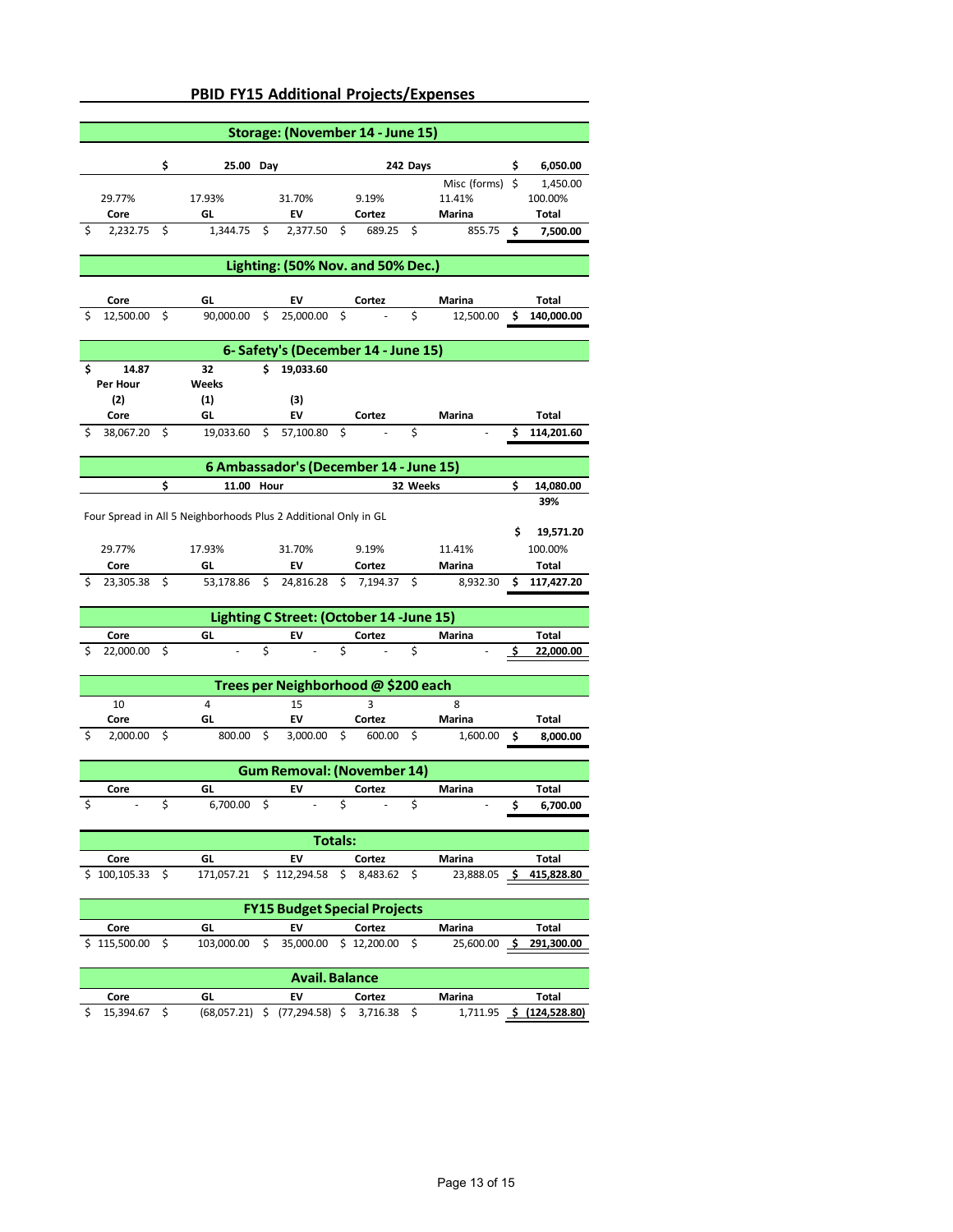

# **Downtown San Diego Partnership 2015 Officers**

- **Chairman**, Frank Urtasun, SDG&E
- **Vice Chairman**, Craig Benedetto, California Strategies
- **2nd Vice Chairwoman**, Robin Madaffer, San Diego Land Lawyers
- **Secretary**, Sam Attisha, Cox Communications
- **Treasurer**, Bill Sauls, William H. Sauls Attorney at Law
- **Immediate Past Chairman**, Keith B. Jones, Ace Parking